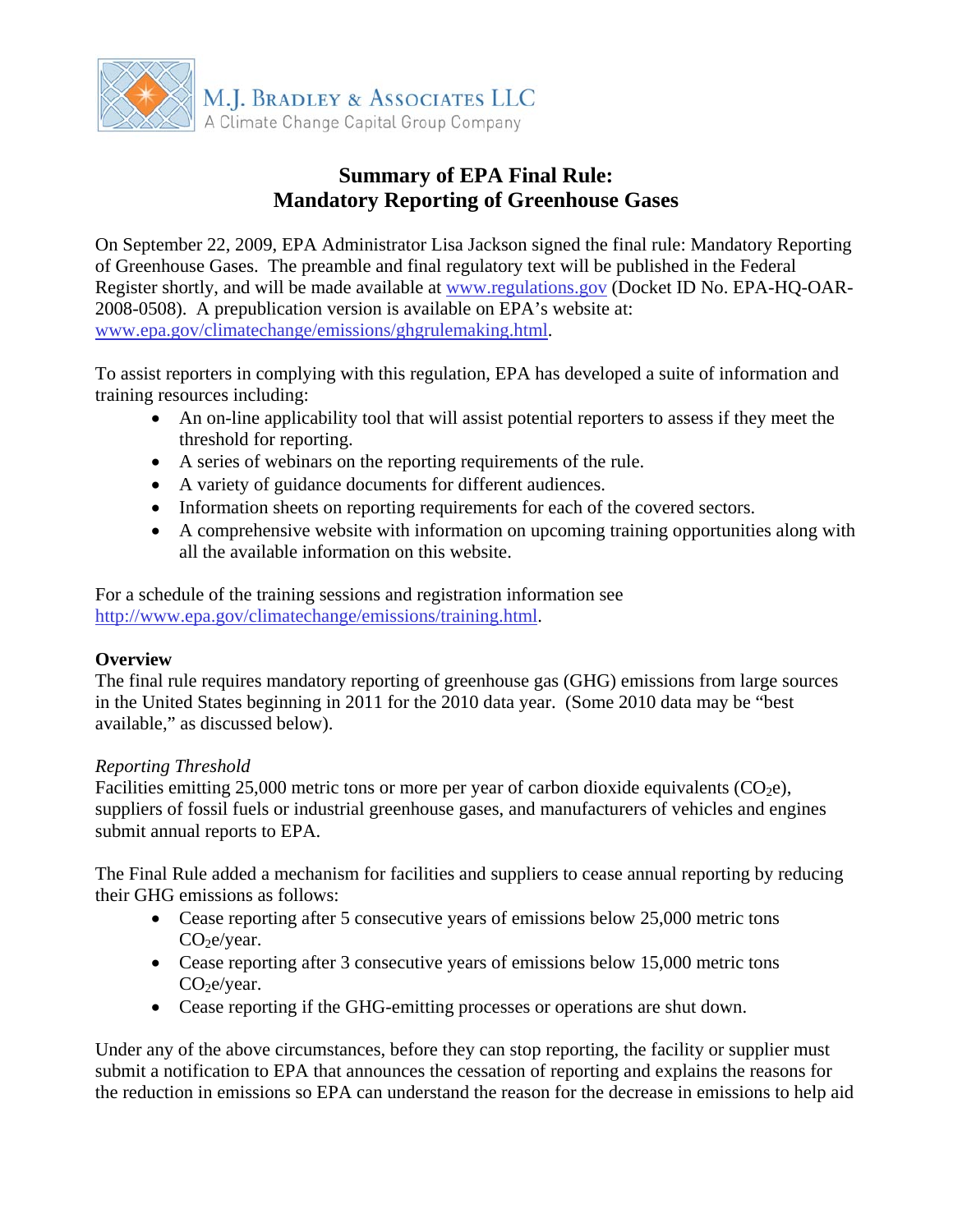in evaluating emission reduction options across the industry. If emissions subsequently increase to 25,000 metric tons of CO2e or more in any calendar year, the facility or supplier must again begin annual reporting.

## *GHGs Covered*

The proposed rule covers carbon dioxide  $(CO_2)$ , methane  $(CH_4)$ , nitrous oxide  $(N_2O)$ , hydrofluorocarbons (HFC), perfluorocarbons (PFC), sulfur hexafluoride  $(SF_6)$ , and other fluorinated gases including nitrogen trifluoride (NF3) and hydrofluorinated ethers (HFE).

## *Sector Coverage*

The proposed rule covers approximately 10,000 reporters, accounting for about 85 percent of greenhouse gases emitted in the United States.

The final rule includes reporting requirements for 31 of the 42 emission sources listed in the proposed rule proposal. At this time, EPA is not finalizing the following source categories to allow further consideration of comments and options:

- Electronics manufacturing.
- Ethanol production.
- Fluorinated GHG production.
- Food processing.
- Industrial landfills.
- Magnesium production.
- Oil and natural gas systems.
- $SF<sub>6</sub>$  from electrical equipment.
- Underground coal mines.
- Wastewater treatment.
- Suppliers of coal.

EPA has indicated that it needs additional time to address the technical comments received relating to these categories, particularly since the included source categories did not require as much reevaluation. In the case of some source categories, EPA may need to re-propose reporting regulations, and in other cases EPA may release a supplemental rule-making without re-proposing. EPA has not determined the exact schedules for reconsideration, but some source categories could be finalized as early as next year. Reporting deadlines will be similarly shifted.

## *Reporting Level*

EPA is proposing facility-level reporting for most source categories under this program. Specifically, the owner or operator of a facility is required to report its GHG emissions from all source categories at the facility for which there are methods developed and listed in this proposal. However, the following source categories require reporting emissions at the corporate or entity level:

- Vehicle and engine manufacturers;
- Fossil fuel importers and exporters; and
- Local gas distribution companies.

Facility-level reporting by owners or operators is consistent with other Clean Air Act (CAA) or statelevel regulatory programs that typically require facility- or unit-level data and compliance. The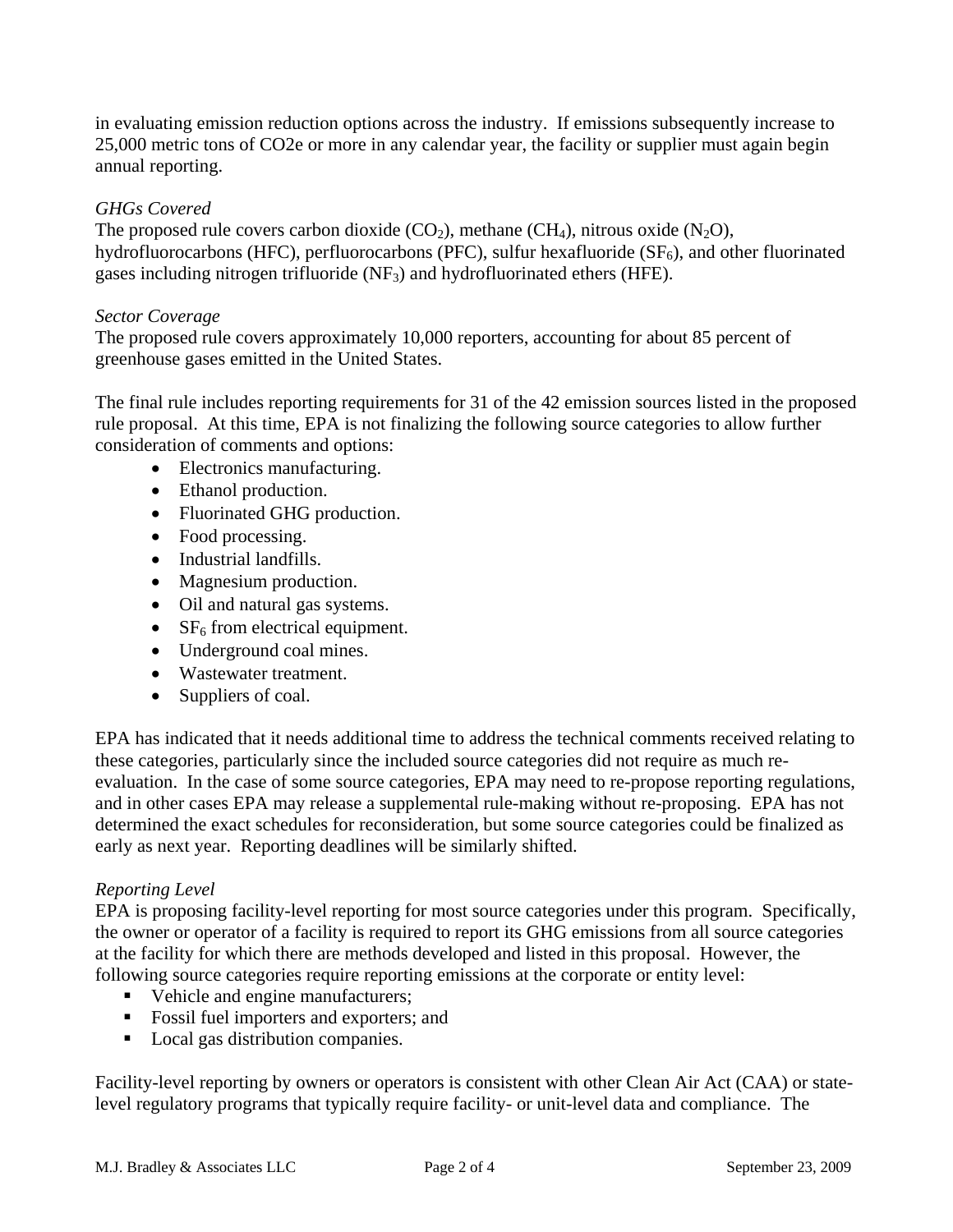proposal defines the term "facility" as "any physical property, plant, building, structure, source, or stationary equipment located on one or more contiguous or adjacent properties in actual physical contact or separated solely by a public roadway or other public right-of-way and under common ownership or common control, that emits or may emit any greenhouse gas."

In addition to reporting emissions at the total facility level, the emissions must also be broken out by source category (e.g., a petroleum refinery must separately report emissions for refinery production processes, wastewater, onsite landfills, and any other source categories listed that are located onsite).

#### *Reporting Requirements*

Reporting will be electronic with data submitted directly to EPA. Emission reports for 2010 must be submitted to EPA by March 31, 2011. Facilities and suppliers currently reporting on a more frequent basis for other EPA programs (e.g., Acid Rain and fuels programs) will continue their current reporting (quarterly in the case of Acid Rain).

The final rule added a provision to allow use of best available data for any parameter (e.g., fuel use, daily carbon content of feedstock by process line) that cannot reasonably be measured according to the monitoring and QA/QC requirements of a relevant subpart for the first quarter of 2010. Beginning April 1, 2010, the reporter must begin following all applicable monitoring and QA/QC requirements, unless they submit a request to EPA showing that it is not reasonably feasible to acquire, install, and operate a required piece of monitoring equipment by April 1, 2010, and EPA approves the request. Reporters must submit extension requests to EPA no later than 30 days after the effective date of the GHG reporting rule. EPA will not approve use of best available methods beyond December 31, 2010.

For facilities required to report only stationary combustion source emissions, reporters may submit an abbreviated GHG report for 2010 emissions from existing facilities that were in operation as of January 1, 2010. While the breakdown of emissions by individual combustion units and the activity data used to calculate the emissions do not need to be reported as part of the abbreviated GHG report, the calculation variables used in the selected method must be reported. For calendar year 2011, all reporters must submit the full annual GHG report containing all required information.

Emissions must be reported using international standard units (e.g., in kilograms [kg] or metric tons per unit of time). Data used in calculations and supplemental data for quality assurance (QA) could still be submitted in English weights and measures (e.g., mmBtu/hr), but the specific units of measure must be included in the data submission. GHGs are to be reported both individually and in aggregate  $(CO<sub>2</sub>e)$  per unit of time. Reporting the quantity and type of gas emitted allows for future recalculation of  $CO<sub>2</sub>e$  emissions in the event that Global Warming Potential (GWP) factors are revised.

## *Verification*

The proposed rule requires self-certification with EPA verification. Under this approach, all reporters will certify that the information they submit to EPA is truthful, accurate, and complete. EPA will then review the submitted data and verify that the GHG emission reports are complete, accurate, and otherwise meet the reporting requirements. Self-certification is consistent with many EPA regulatory